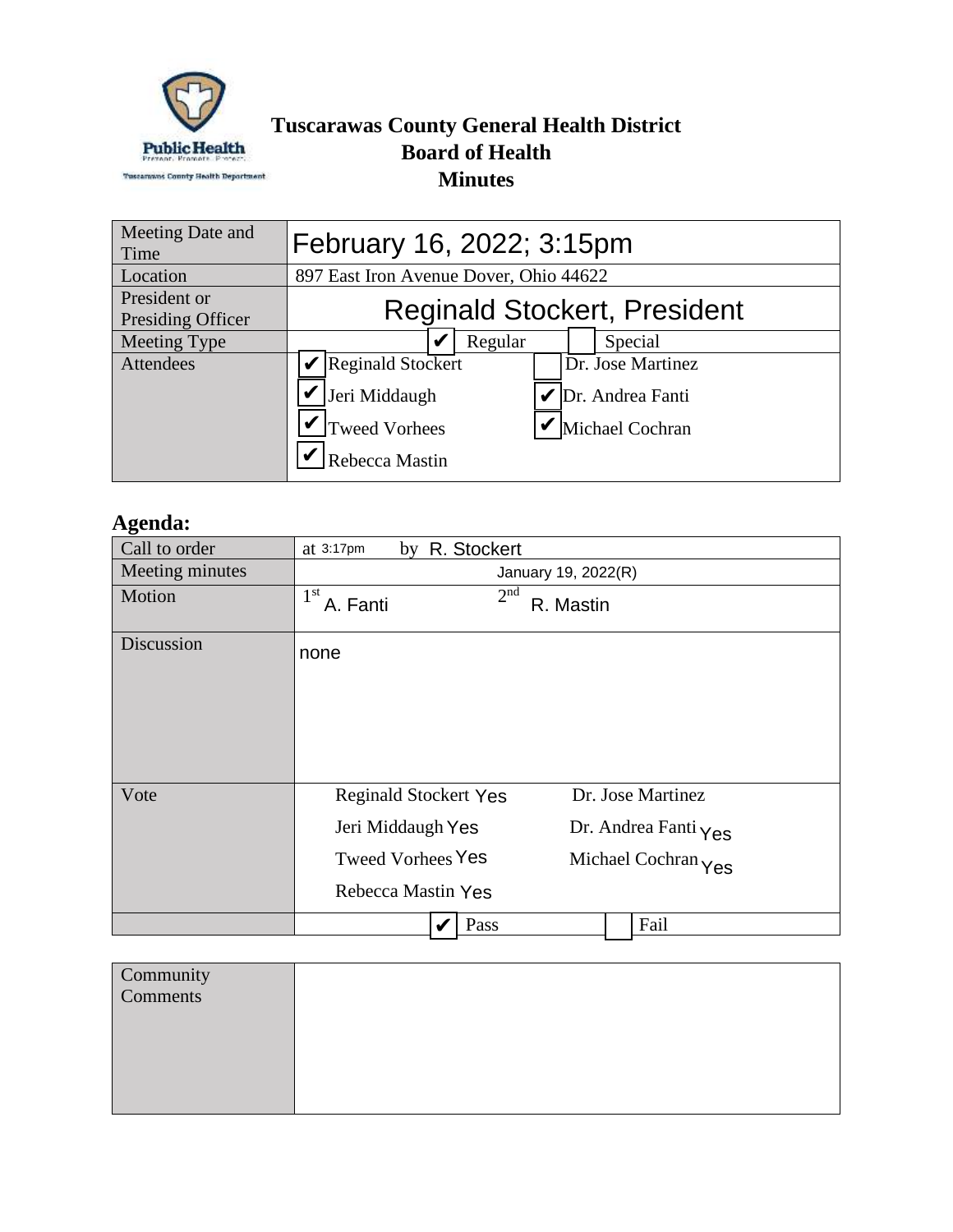| Vouchers and<br><b>Monthly Financials</b> | January 2022                                   |      |                 |                                                               |
|-------------------------------------------|------------------------------------------------|------|-----------------|---------------------------------------------------------------|
| Motion                                    | $1st$ A. Fanti                                 |      | 2 <sup>nd</sup> | J. Middaugh                                                   |
| Discussion                                | the Health Commissioner's report. See attached |      |                 | Presented the summary of the monthly financial as reported in |
| Vote                                      | Reginald Stockert Yes                          |      |                 | Dr. Jose Martinez                                             |
|                                           | Jeri Middaugh Yes                              |      |                 | Dr. Andrea Fanti $Y_{\text{ES}}$                              |
|                                           | <b>Tweed Vorhees Yes</b>                       |      |                 | Michael Cochran $\gamma$ es                                   |
|                                           | Rebecca Mastin Yes                             |      |                 |                                                               |
|                                           |                                                | Pass |                 | Fail                                                          |

| Health<br>Commissioner's<br>Report | See attached. |
|------------------------------------|---------------|
|                                    |               |
|                                    |               |
|                                    |               |
|                                    |               |
|                                    |               |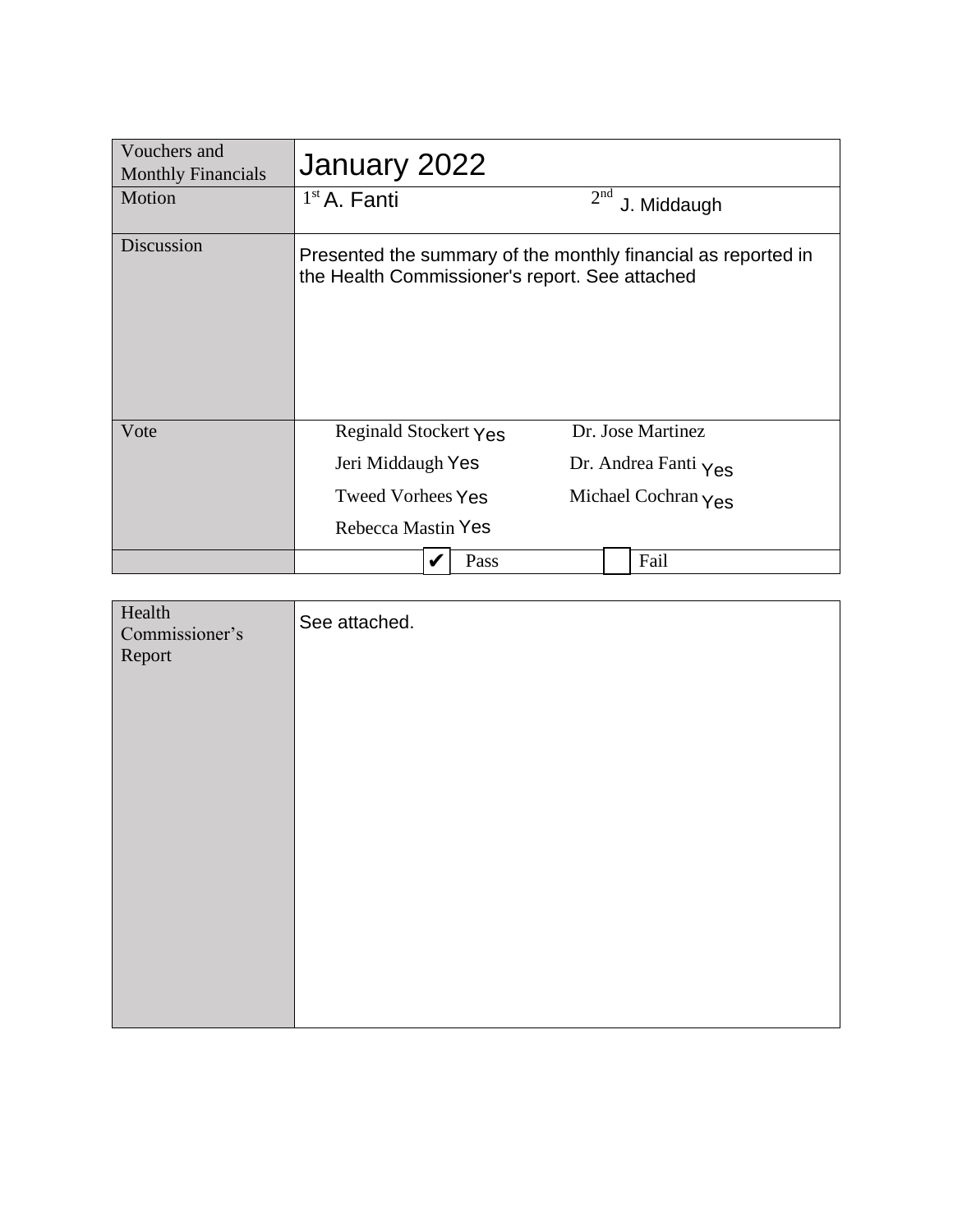| <b>Business Type</b> | <b>Old Business</b>                                                                          | New Business                                                     |  |  |
|----------------------|----------------------------------------------------------------------------------------------|------------------------------------------------------------------|--|--|
| Agenda Item          | 2022 Health Insurance Renewal                                                                |                                                                  |  |  |
| Motion               | $1st$ M. Cochran                                                                             | 2 <sup>nd</sup><br>J. Middaugh                                   |  |  |
| Discussion           | 2.00%                                                                                        | The employee health insurance had a premium increase of          |  |  |
| Vote                 | <b>Reginald Stockert Yes</b><br>Jeri Middaugh Yes<br>Tweed Vorhees Yes<br>Rebecca Mastin Yes | Dr. Jose Martinez<br>Dr. Andrea Fanti Yes<br>Michael Cochran Yes |  |  |
|                      | Pass                                                                                         | Fail                                                             |  |  |

| <b>Business Type</b> | <b>Old Business</b>                                              | <b>New Business</b>                                                                                              |  |  |
|----------------------|------------------------------------------------------------------|------------------------------------------------------------------------------------------------------------------|--|--|
| Agenda Item          | 2022 Dental and Vision Insurance                                 |                                                                                                                  |  |  |
| Motion               | $1st$ A. Fanti<br>2 <sup>nd</sup><br>M. Cochran                  |                                                                                                                  |  |  |
| Discussion           | decrease of 13.69%                                               | The employee dental insurance had a premium decrease of<br>9.00% and the employee vision insurance had a premium |  |  |
| Vote                 | Reginald Stockert Yes                                            | Dr. Jose Martinez                                                                                                |  |  |
|                      | Jeri Middaugh Yes                                                | Dr. Andrea Fanti $Y_{\text{ES}}$                                                                                 |  |  |
|                      | <b>Tweed Vorhees Yes</b><br>Michael Cochran $\gamma_{\text{ES}}$ |                                                                                                                  |  |  |
|                      | Rebecca Mastin Yes                                               |                                                                                                                  |  |  |
|                      | Pass                                                             | Fail                                                                                                             |  |  |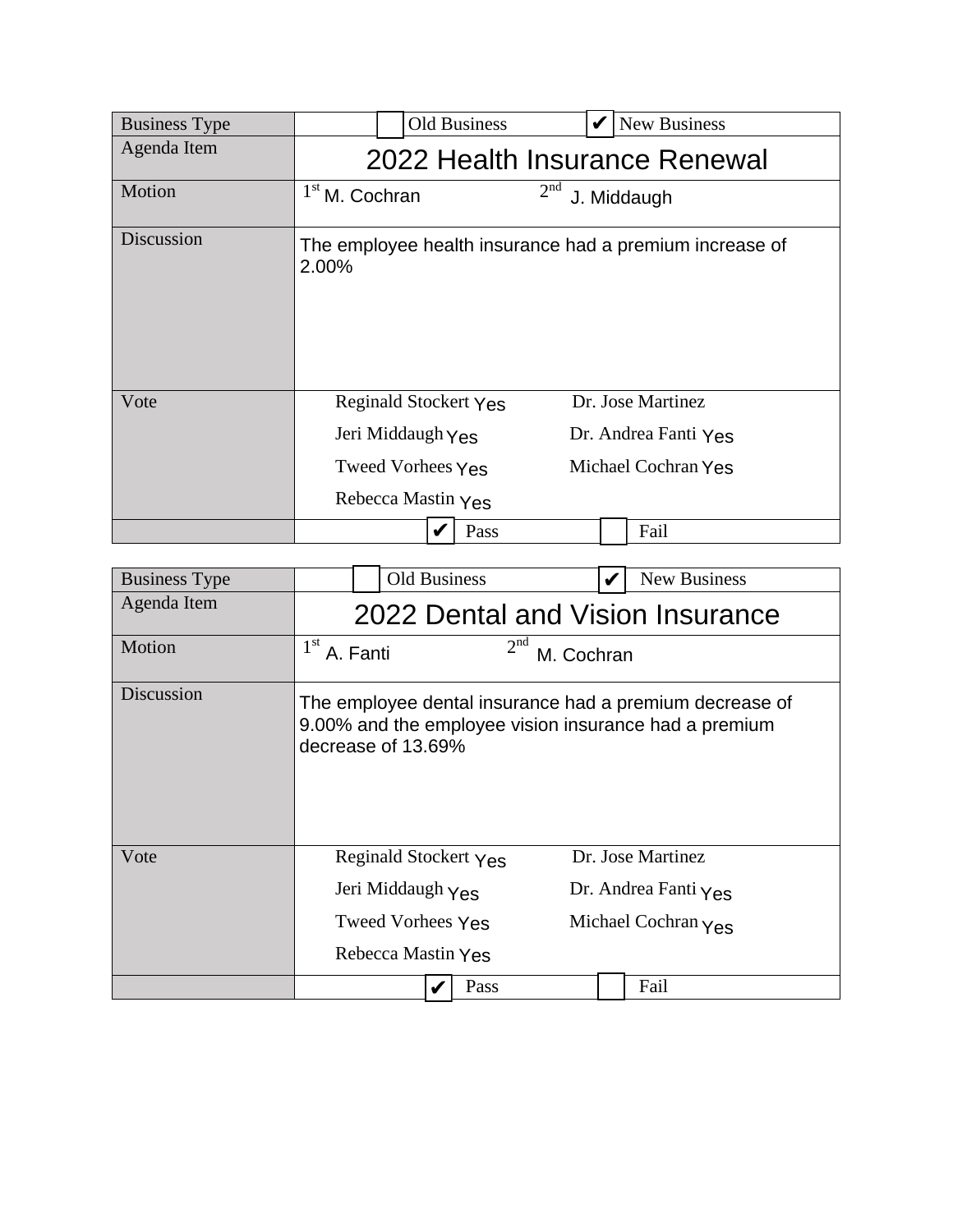| <b>Business Type</b> | Old Business                                                                               | New Business                                                     |  |  |
|----------------------|--------------------------------------------------------------------------------------------|------------------------------------------------------------------|--|--|
| Agenda Item          | 2022 Sliding Fee Scale                                                                     |                                                                  |  |  |
| Motion               | 1 <sup>st</sup><br>R. Mastin                                                               | 2 <sup>nd</sup><br>J. Middaugh                                   |  |  |
| Discussion           | The 2022 sliding fee scale will go into effect 4/1/2022.                                   |                                                                  |  |  |
| Vote                 | Reginald Stockert Yes<br>Jeri Middaugh Yes<br>Tweed Vorhees $Y_{ES}$<br>Rebecca Mastin Yes | Dr. Jose Martinez<br>Dr. Andrea Fanti Yes<br>Michael Cochran Yes |  |  |
|                      | Pass                                                                                       | Fail                                                             |  |  |

| <b>Business Type</b> |                                | <b>Old Business</b>                            |                 | New Business                                                                                                               |
|----------------------|--------------------------------|------------------------------------------------|-----------------|----------------------------------------------------------------------------------------------------------------------------|
| Agenda Item          | <b>Mosquito Control Policy</b> |                                                |                 |                                                                                                                            |
| Motion               | 1 <sup>st</sup><br>R. Mastin   |                                                | 2 <sup>nd</sup> | T. Vorhees                                                                                                                 |
| Discussion           |                                | educate the DAC and the public on our program. |                 | Update to the TCHD Mosquito Control Policy. This was to clear<br>up the misinformation about mosquito spraying and to help |
| Vote                 |                                | Reginald Stockert Yes                          |                 | Dr. Jose Martinez                                                                                                          |
|                      |                                | Jeri Middaugh Yes                              |                 | Dr. Andrea Fanti $\gamma_{\text{ES}}$                                                                                      |
|                      |                                | Tweed Vorhees Yes                              |                 | Michael Cochran Yes                                                                                                        |
|                      |                                | Rebecca Mastin Yes                             |                 |                                                                                                                            |
|                      |                                | Pass                                           |                 | Fail                                                                                                                       |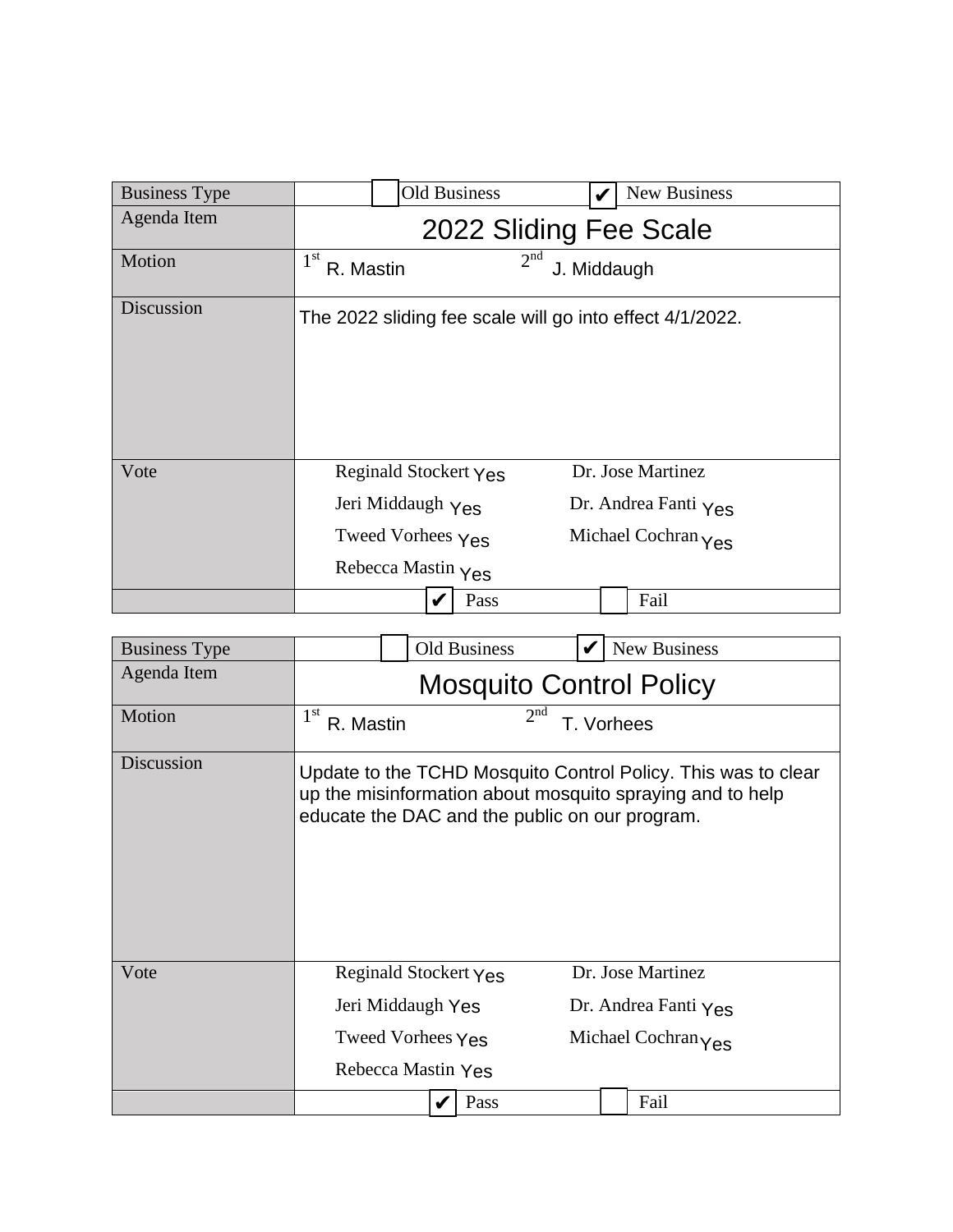| <b>Business Type</b> |                                | <b>Old Business</b>                    |                 |          | New Business                                                                                                                                                                                                                                          |
|----------------------|--------------------------------|----------------------------------------|-----------------|----------|-------------------------------------------------------------------------------------------------------------------------------------------------------------------------------------------------------------------------------------------------------|
| Agenda Item          | <b>MOU with OhioGuidestone</b> |                                        |                 |          |                                                                                                                                                                                                                                                       |
| Motion               | 1 <sup>st</sup><br>R. Mastin   |                                        | 2 <sup>nd</sup> | A. Fanti |                                                                                                                                                                                                                                                       |
| Discussion           |                                | adverse childhood experiences (ACEs).  |                 |          | MOU with OhioGuidestone and the Health Department for WIC<br>to screen WIC participants for the Early Childhood Wellness<br>Project. OhioGuidestone received a grant from the state to<br>provide specialized care for children that have experienced |
| Vote                 |                                | Reginald Stockert $\gamma_{\text{ES}}$ |                 |          | Dr. Jose Martinez                                                                                                                                                                                                                                     |
|                      |                                | Jeri Middaugh Yes                      |                 |          | Dr. Andrea Fanti Yes                                                                                                                                                                                                                                  |
|                      |                                | Tweed Vorhees Yes                      |                 |          | Michael Cochran Yes                                                                                                                                                                                                                                   |
|                      |                                | Rebecca Mastin Yes                     |                 |          |                                                                                                                                                                                                                                                       |
|                      |                                | Pass                                   |                 |          | Fail                                                                                                                                                                                                                                                  |

| <b>Business Type</b> | <b>Old Business</b>                |                     | New Business                                                                                                                 |  |
|----------------------|------------------------------------|---------------------|------------------------------------------------------------------------------------------------------------------------------|--|
| Agenda Item          | Resolution 2022-09                 |                     |                                                                                                                              |  |
| Motion               | $1^{\rm st}$<br>A. Fanti           | 2 <sup>nd</sup>     | Vorhees                                                                                                                      |  |
| Discussion           | covering expenses.                 |                     | Resolution to retroactively approve a permanent transfer of<br>\$18,848.96 from Health to Contact Tracing for the purpose of |  |
| Vote                 | Reginald Stockert Yes              |                     | Dr. Jose Martinez                                                                                                            |  |
|                      | Jeri Middaugh Yes                  |                     | Dr. Andrea Fanti Yes                                                                                                         |  |
|                      | Tweed Vorhees $\gamma_{\text{ES}}$ | Michael Cochran Yes |                                                                                                                              |  |
|                      | Rebecca Mastin Yes                 |                     |                                                                                                                              |  |
|                      |                                    | Pass                | Fail                                                                                                                         |  |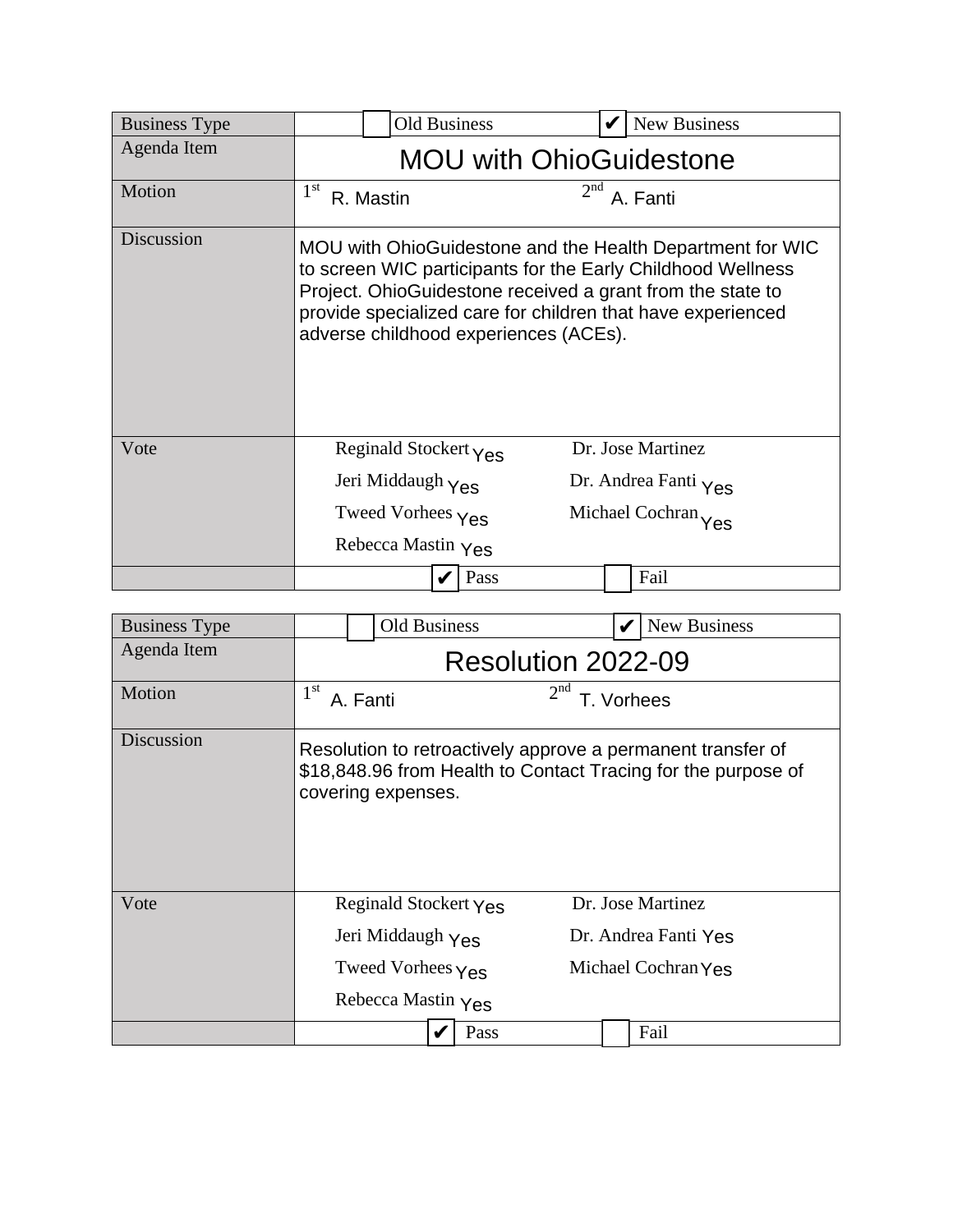| <b>Business Type</b> | <b>Old Business</b>            | <b>New Business</b>                                                                                                                |  |  |  |
|----------------------|--------------------------------|------------------------------------------------------------------------------------------------------------------------------------|--|--|--|
| Agenda Item          | Resolution 2022-10             |                                                                                                                                    |  |  |  |
| Motion               | 1 <sup>st</sup><br>J. Middaugh | 2 <sup>nd</sup><br>R. Mastin                                                                                                       |  |  |  |
| Discussion           | of a 7.7% match in funding.    | Resolution approving a permanent transfer of \$6,881.00 from<br>Health to PHEP for the purpose of fulfilling the grant requirement |  |  |  |
| Vote                 | Reginald Stockert Yes          | Dr. Jose Martinez                                                                                                                  |  |  |  |
|                      | Jeri Middaugh Yes              | Dr. Andrea Fanti $Y_{\text{ES}}$                                                                                                   |  |  |  |
|                      | Tweed Vorhees Yes              | Michael Cochran Yes                                                                                                                |  |  |  |
|                      | Rebecca Mastin Yes             |                                                                                                                                    |  |  |  |
|                      | Pass                           | Fail                                                                                                                               |  |  |  |

| <b>Business Type</b> | Old Business                                                                                                                           | New Business                 |  |  |  |  |  |
|----------------------|----------------------------------------------------------------------------------------------------------------------------------------|------------------------------|--|--|--|--|--|
| Agenda Item          | Resolution 2022-11                                                                                                                     |                              |  |  |  |  |  |
| Motion               | 1 <sup>st</sup><br>J. Middaugh                                                                                                         | 2 <sup>nd</sup><br>R. Mastin |  |  |  |  |  |
| Discussion           | Resolution retroactively approving a cash advance of<br>\$25,000.00 from Health to Workforce Development to cover<br>monthly expenses. |                              |  |  |  |  |  |
| Vote                 | Reginald Stockert Yes                                                                                                                  | Dr. Jose Martinez            |  |  |  |  |  |
|                      | Jeri Middaugh Yes                                                                                                                      | Dr. Andrea Fanti Yes         |  |  |  |  |  |
|                      | Tweed Vorhees Yes                                                                                                                      | Michael Cochran Yes          |  |  |  |  |  |
|                      | Rebecca Mastin $Y_{\text{ES}}$                                                                                                         |                              |  |  |  |  |  |
|                      | Pass                                                                                                                                   | Fail                         |  |  |  |  |  |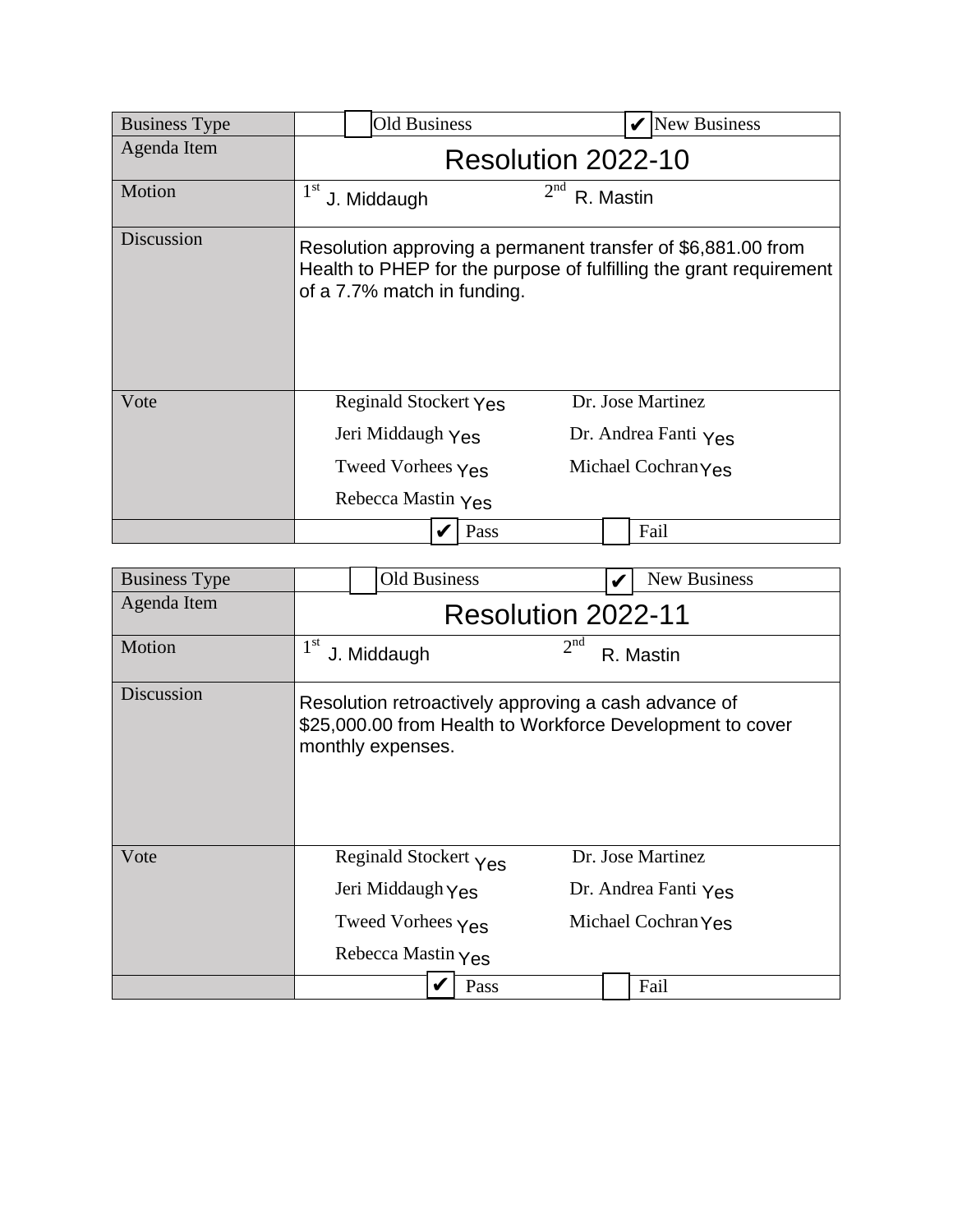| <b>Business Type</b> | <b>Old Business</b>                                                                   | <b>New Business</b>                                                                                                                                                                                                                                                                                       |  |  |  |  |  |
|----------------------|---------------------------------------------------------------------------------------|-----------------------------------------------------------------------------------------------------------------------------------------------------------------------------------------------------------------------------------------------------------------------------------------------------------|--|--|--|--|--|
| Agenda Item          | Resolution 2022-12                                                                    |                                                                                                                                                                                                                                                                                                           |  |  |  |  |  |
| Motion               | 2 <sup>nd</sup><br>1 <sup>st</sup><br>J. Middaugh<br>M. Cochran                       |                                                                                                                                                                                                                                                                                                           |  |  |  |  |  |
| Discussion           | attached proposed fees.                                                               | Resolution approving the proposed version of the 2022 Food<br>Program fees, attached, and repealing all resolutions<br>inconsistent therewith. This approval is made under ORC<br>705.15, powers of legislative authority, to adopt a resolution<br>under emergency measure after only one reading of the |  |  |  |  |  |
| Vote                 | Reginald Stockert Yes<br>Jeri Middaugh Yes<br>Tweed Vorhees Yes<br>Rebecca Mastin Yes | Dr. Jose Martinez<br>Dr. Andrea Fanti Yes<br>Michael Cochran Yes                                                                                                                                                                                                                                          |  |  |  |  |  |
|                      | Pass                                                                                  | Fail                                                                                                                                                                                                                                                                                                      |  |  |  |  |  |

| <b>Business Type</b> | Old Business<br>New Business                                                                                                                                                                                                                                                                                                                                                                 |  |  |  |  |  |
|----------------------|----------------------------------------------------------------------------------------------------------------------------------------------------------------------------------------------------------------------------------------------------------------------------------------------------------------------------------------------------------------------------------------------|--|--|--|--|--|
| Agenda Item          | Resolution 2022-13                                                                                                                                                                                                                                                                                                                                                                           |  |  |  |  |  |
| Motion               | 2 <sup>nd</sup><br>$1^{\rm st}$<br>R. Mastin<br>J. Middaugh                                                                                                                                                                                                                                                                                                                                  |  |  |  |  |  |
| Discussion           | Resolution approving the permanent transfer of \$14,200.00 from<br>Health to Medical Clinic. These funds were provided by the Ohio<br>Department of Health via project 07910012CT0120 for the<br>purposes of COVID-19 testing reimbursement. It was determined<br>upon reconciliation of that project financial reports that these<br>funds were never transferred as intended upon receipt. |  |  |  |  |  |
| Vote                 | Dr. Jose Martinez<br>Reginald Stockert Yes<br>Jeri Middaugh Yes<br>Dr. Andrea Fanti $\gamma_{\text{ES}}$<br>Tweed Vorhees Yes<br>Michael Cochran Yes<br>Rebecca Mastin Yes                                                                                                                                                                                                                   |  |  |  |  |  |
|                      | Pass<br>Fail                                                                                                                                                                                                                                                                                                                                                                                 |  |  |  |  |  |
|                      |                                                                                                                                                                                                                                                                                                                                                                                              |  |  |  |  |  |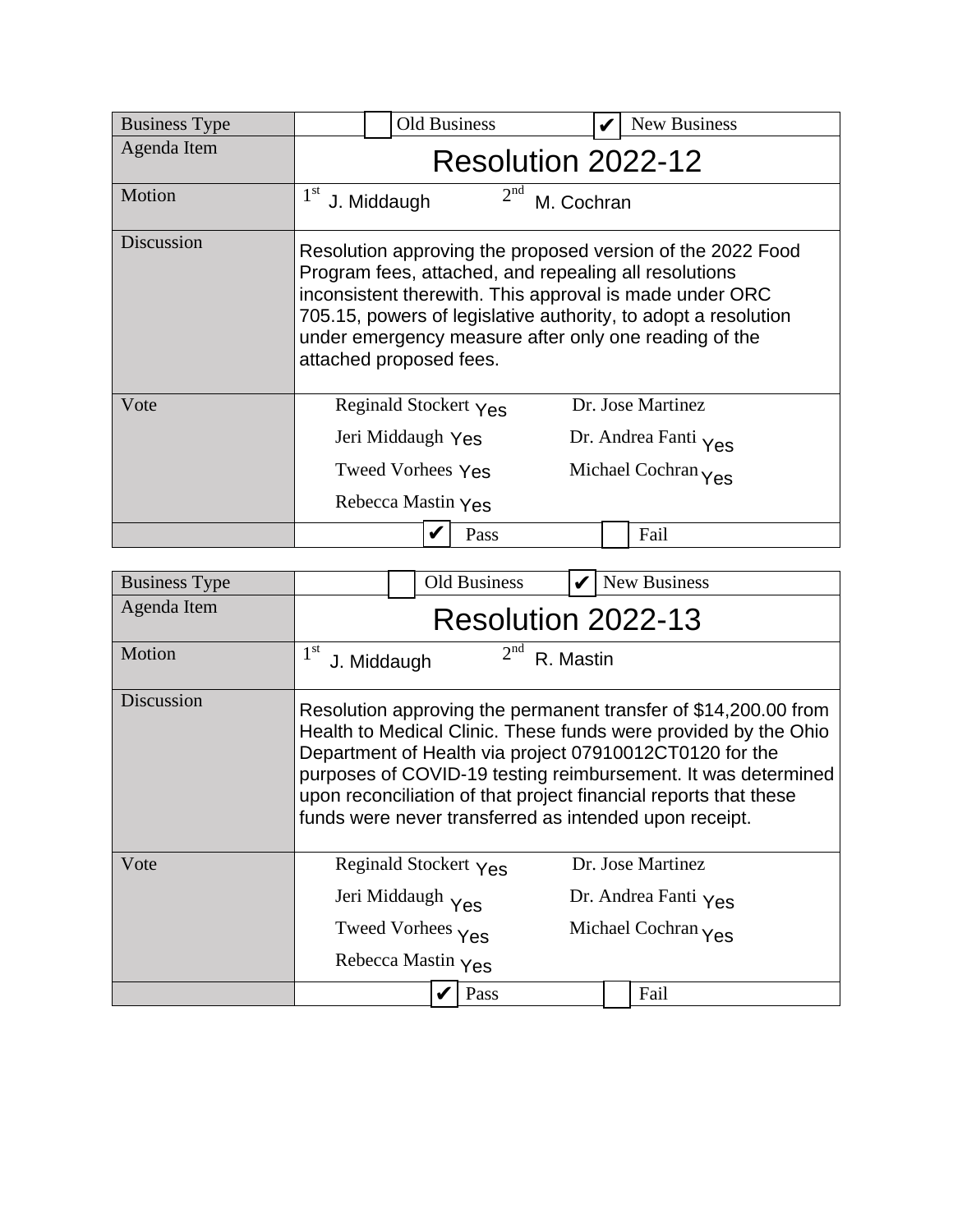| <b>Business Type</b> | <b>Old Business</b>                                                                                                                                                                                                                                                                                                                                                                            | <b>New Business</b>                                              |  |  |  |  |  |
|----------------------|------------------------------------------------------------------------------------------------------------------------------------------------------------------------------------------------------------------------------------------------------------------------------------------------------------------------------------------------------------------------------------------------|------------------------------------------------------------------|--|--|--|--|--|
| Agenda Item          | Resolution 2022-14                                                                                                                                                                                                                                                                                                                                                                             |                                                                  |  |  |  |  |  |
| Motion               | 2 <sup>nd</sup><br>1 <sup>st</sup><br>A. Fanti<br>R. Mastin                                                                                                                                                                                                                                                                                                                                    |                                                                  |  |  |  |  |  |
| Discussion           | Resolution authorizing the Health Commissioner to spend up to<br>\$18,000.00 to CMOR for the purposes of the implementation<br>and analysis of a community perception survey. This would help<br>the health department to focus its strategic entities and services<br>to effectively help our community. The data can also be utilized<br>for grant purposes and used as an educational tool. |                                                                  |  |  |  |  |  |
| Vote                 | Reginald Stockert Yes<br>Jeri Middaugh Yes<br>Tweed Vorhees Yes<br>Rebecca Mastin Yes                                                                                                                                                                                                                                                                                                          | Dr. Jose Martinez<br>Dr. Andrea Fanti Yes<br>Michael Cochran Yes |  |  |  |  |  |
|                      | Pass                                                                                                                                                                                                                                                                                                                                                                                           | Fail                                                             |  |  |  |  |  |

| <b>Business Type</b> |                                                                | <b>Old Business</b> |            | <b>New Business</b>                                       |  |  |
|----------------------|----------------------------------------------------------------|---------------------|------------|-----------------------------------------------------------|--|--|
| Agenda Item          | Resolution 2022-15                                             |                     |            |                                                           |  |  |
| Motion               | 1 <sup>st</sup><br>J. Middaugh                                 | 2 <sup>nd</sup>     | M. Cochran |                                                           |  |  |
| Discussion           | Resolution retroactively approving a cash advance of           |                     |            | \$40,000.00 from Health to WIC to cover monthly expenses. |  |  |
| Vote                 | Reginald Stockert Yes<br>Jeri Middaugh Yes                     |                     |            | Dr. Jose Martinez<br>Dr. Andrea Fanti Yes                 |  |  |
|                      | Tweed Vorhees Yes<br>Michael Cochran Yes<br>Rebecca Mastin Yes |                     |            |                                                           |  |  |
|                      |                                                                | Pass                |            | Fail                                                      |  |  |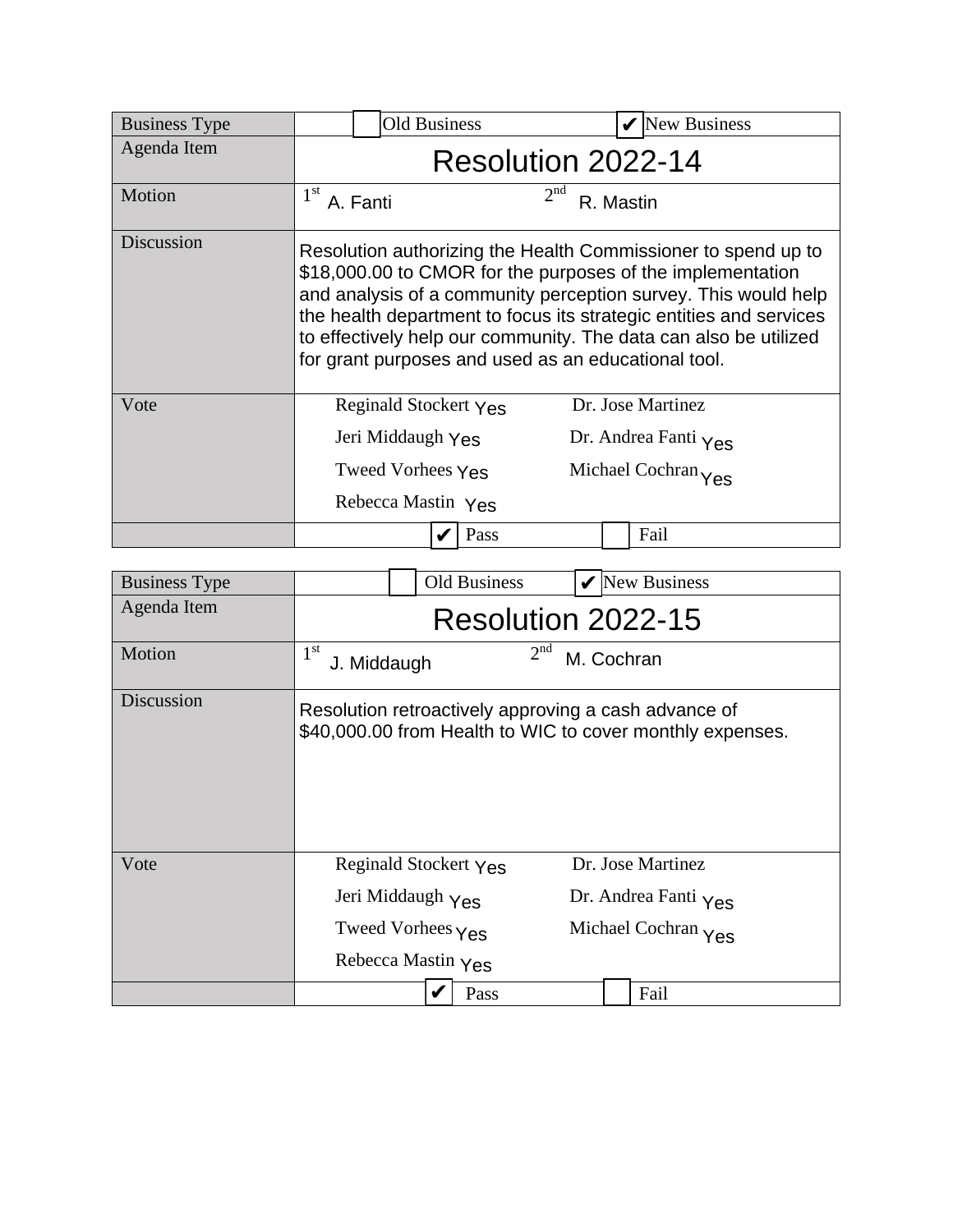| <b>Business Type</b> |                               | Old Business              |                 | New Business                                                                                                                                                                                           |
|----------------------|-------------------------------|---------------------------|-----------------|--------------------------------------------------------------------------------------------------------------------------------------------------------------------------------------------------------|
| Agenda Item          |                               |                           |                 | Variance for 1076 Zutavern Church Rd, Bolivar                                                                                                                                                          |
| Motion               | $1^{\rm st}$<br>R. Mastin     |                           | 2 <sup>nd</sup> | A. Fanti                                                                                                                                                                                               |
| Discussion           | place septic system.          |                           |                 | Requesting septic variance for this property which is a new build.<br>Property is split by stream creating not enough space on the<br>house side of stream for the system. Proposal to cross stream to |
| Vote                 |                               | Reginald Stockert abstain |                 | Dr. Jose Martinez                                                                                                                                                                                      |
|                      | Jeri Middaugh <sub>Ves</sub>  |                           |                 | Dr. Andrea Fanti ves                                                                                                                                                                                   |
|                      | Tweed Vorhees $Y_{\text{ES}}$ |                           |                 | Michael Cochran <sub>ves</sub>                                                                                                                                                                         |
|                      | Rebecca Mastin yes            |                           |                 |                                                                                                                                                                                                        |
|                      |                               | Pass                      |                 | Fail                                                                                                                                                                                                   |

| <b>Business Type</b> |                                      | <b>Old Business</b>                                                                                 |  | New Business                                                     |  |  |  |
|----------------------|--------------------------------------|-----------------------------------------------------------------------------------------------------|--|------------------------------------------------------------------|--|--|--|
| Agenda Item          | Continuity of Operations Plan (COOP) |                                                                                                     |  |                                                                  |  |  |  |
| Motion               | $1^{\rm st}$<br>R. Mastin            |                                                                                                     |  | $2nd$ A. Fanti                                                   |  |  |  |
| Discussion           |                                      |                                                                                                     |  | Updates to the COOP. The last update was done in 2018.           |  |  |  |
| Vote                 |                                      | <b>Reginald Stockert Yes</b><br>Jeri Middaugh Yes<br><b>Tweed Vorhees Yes</b><br>Rebecca Mastin Yes |  | Dr. Jose Martinez<br>Dr. Andrea Fanti Yes<br>Michael Cochran Yes |  |  |  |
|                      |                                      | Pass<br>V                                                                                           |  | Fail                                                             |  |  |  |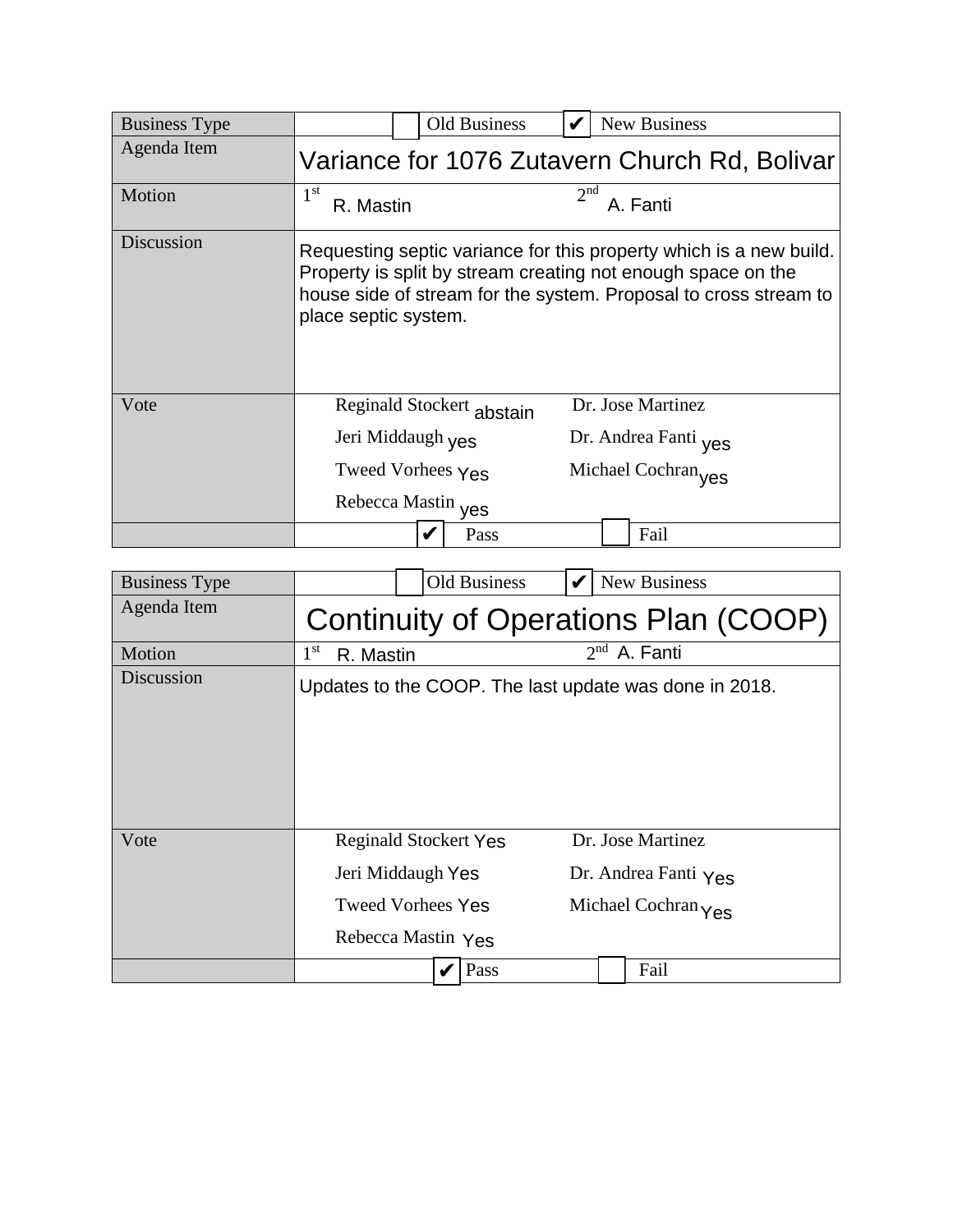| <b>Business Type</b> |                                                                        | <b>Old Business</b> |                 | <b>New Business</b>                                                        |
|----------------------|------------------------------------------------------------------------|---------------------|-----------------|----------------------------------------------------------------------------|
| Agenda Item          |                                                                        |                     |                 | RFE and FSO Annual Fee Procedure                                           |
| Motion               | 1 <sup>st</sup><br>A. Fanti                                            |                     | 2 <sup>nd</sup> | R. Mastin                                                                  |
| Discussion           | survey corrective action plan.                                         |                     |                 | Document created in response to the Department of Agriculture              |
| Vote                 | Reginald Stockert yes<br>Jeri Middaugh yes<br><b>Tweed Vorhees Yes</b> |                     |                 | Dr. Jose Martinez<br>Dr. Andrea Fantiyes<br>Michael Cochran <sub>ves</sub> |
|                      | Rebecca Mastin yes                                                     |                     |                 |                                                                            |
|                      |                                                                        | Pass                |                 | Fail                                                                       |

| <b>Business Type</b> | Old Business                                                                                                                                     | New Business                              |  |  |  |  |  |
|----------------------|--------------------------------------------------------------------------------------------------------------------------------------------------|-------------------------------------------|--|--|--|--|--|
| Agenda Item          | <b>RFE/FSO Complaint Procedure</b>                                                                                                               |                                           |  |  |  |  |  |
| Motion               | 2 <sup>nd</sup><br>$1^{\rm st}$<br>M. Cochran<br>J. Middaugh                                                                                     |                                           |  |  |  |  |  |
| Discussion           | Also a finding on the Department of Agriculture survey. We had<br>a complaint form but not a procedure to follow after the<br>complaint is made. |                                           |  |  |  |  |  |
| Vote                 | Reginald Stockert yes<br>Jeri Middaugh yes                                                                                                       | Dr. Jose Martinez<br>Dr. Andrea Fanti yes |  |  |  |  |  |
|                      | Tweed Vorhees yes                                                                                                                                | Michael Cochran yes                       |  |  |  |  |  |
|                      | Rebecca Mastin yes                                                                                                                               |                                           |  |  |  |  |  |
|                      | Pass                                                                                                                                             | Fail                                      |  |  |  |  |  |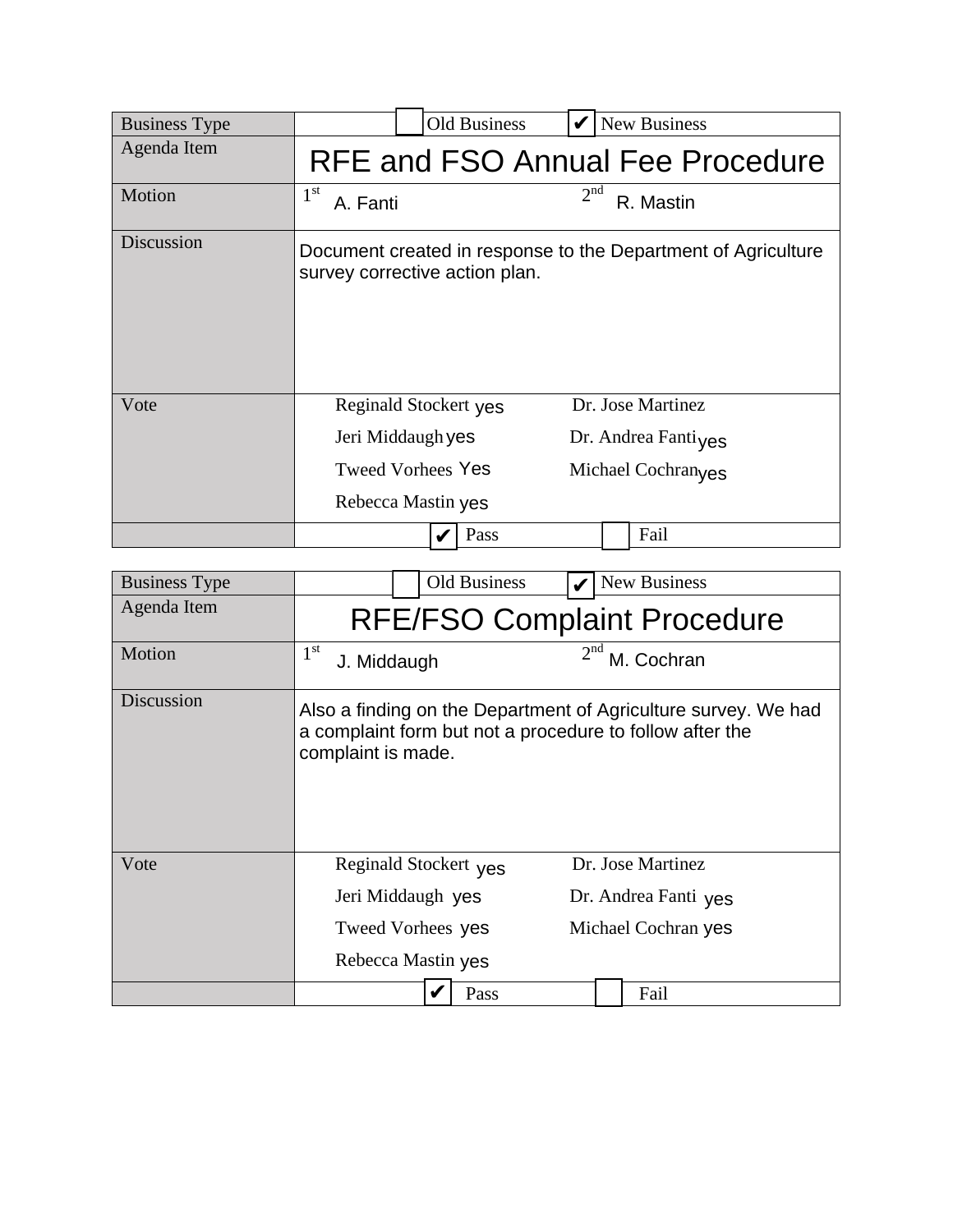| <b>Business Type</b> | <b>Old Business</b>                                |                             | <b>New Business</b>                                                                                                                 |  |  |  |  |
|----------------------|----------------------------------------------------|-----------------------------|-------------------------------------------------------------------------------------------------------------------------------------|--|--|--|--|
| Agenda Item          | RFE and FSO Violation Enforcement Policy/Procedure |                             |                                                                                                                                     |  |  |  |  |
| Motion               | $1st$ R. Mastin                                    | 2 <sup>nd</sup><br>A. Fanti |                                                                                                                                     |  |  |  |  |
| Discussion           | with the corrective action plan.                   |                             | Also a finding from the Department of Agriculture survey. Update<br>and corrections to the current policy we had in place to comply |  |  |  |  |
| Vote                 | Reginald Stockert yes                              |                             | Dr. Jose Martinez                                                                                                                   |  |  |  |  |
|                      | Jeri Middaugh yes                                  |                             | Dr. Andrea Fanti yes                                                                                                                |  |  |  |  |
|                      | Michael Cochran yes<br>Tweed Vorhees yes           |                             |                                                                                                                                     |  |  |  |  |
|                      | Rebecca Mastin yes                                 |                             |                                                                                                                                     |  |  |  |  |
|                      |                                                    | Pass                        | Fail                                                                                                                                |  |  |  |  |

| <b>Business Type</b> |                                                          | <b>Old Business</b>                                                                          |      | V                           | New Business                                                     |  |
|----------------------|----------------------------------------------------------|----------------------------------------------------------------------------------------------|------|-----------------------------|------------------------------------------------------------------|--|
| Agenda Item          | <b>Cleveland Clinic Union Hospital Maternity License</b> |                                                                                              |      |                             |                                                                  |  |
| Motion               | 1 <sup>st</sup><br>R. Mastin                             |                                                                                              |      | 2 <sup>nd</sup><br>A. Fanti |                                                                  |  |
| Discussion           | <b>Yearly License</b>                                    |                                                                                              |      |                             |                                                                  |  |
| Vote                 |                                                          | Reginald Stockert Yes<br>Jeri Middaugh Yes<br><b>Tweed Vorhees Yes</b><br>Rebecca Mastin Yes |      |                             | Dr. Jose Martinez<br>Dr. Andrea Fanti Yes<br>Michael Cochran Yes |  |
|                      |                                                          | V                                                                                            | Pass |                             | Fail                                                             |  |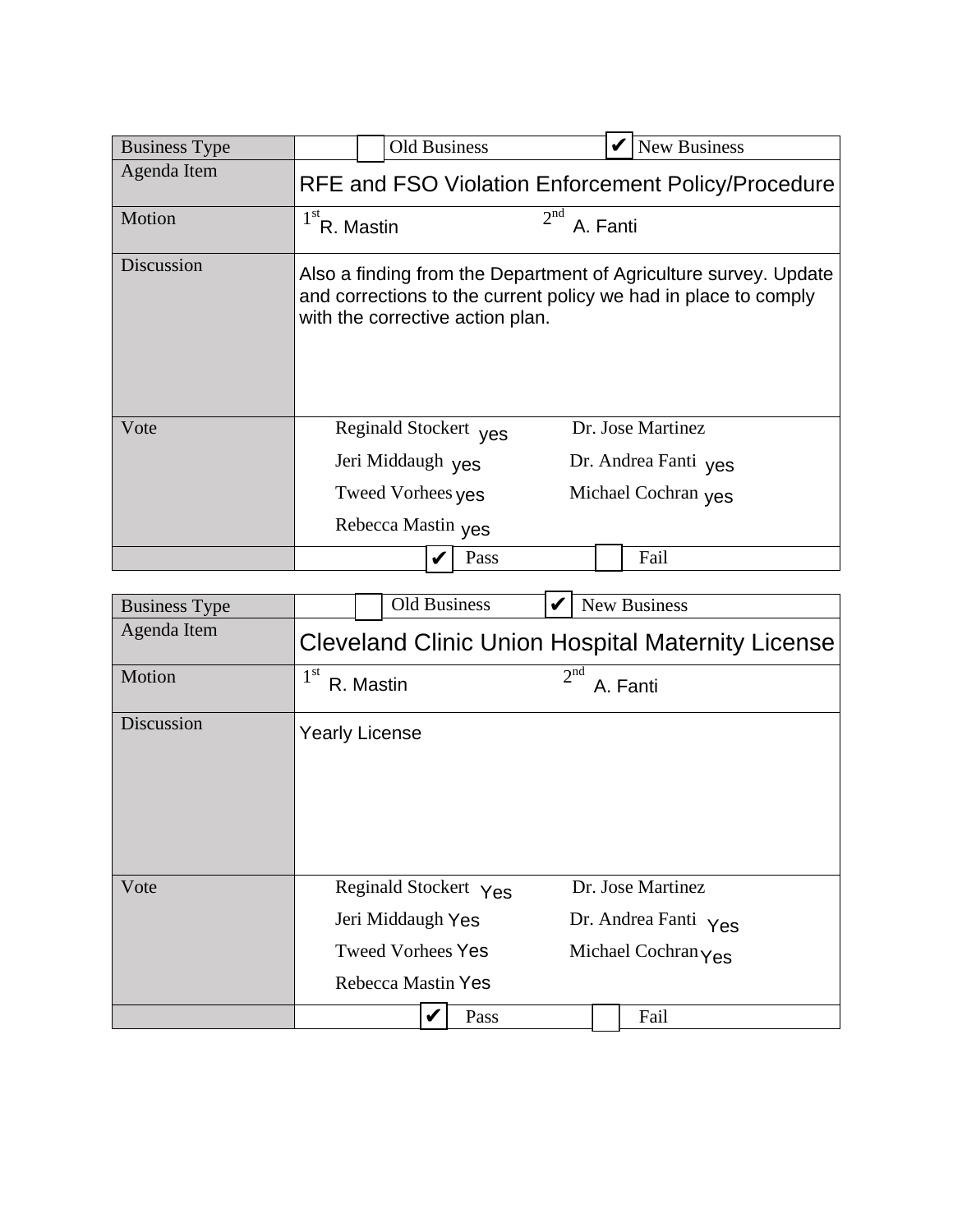| <b>Business Type</b> | <b>Old Business</b>                                                                   |                 | New Business                                                                      |
|----------------------|---------------------------------------------------------------------------------------|-----------------|-----------------------------------------------------------------------------------|
| Agenda Item          |                                                                                       |                 | Post and Hire full time Health Educator                                           |
| Motion               | $1^{\rm st}$<br>A. Fanti                                                              | $2nd$ R. Mastin |                                                                                   |
| Discussion           | cover the position.                                                                   |                 | To hire an additional health educator. Enough grant funding to                    |
| Vote                 | Reginald Stockert Yes<br>Jeri Middaugh Yes<br>Tweed Vorhees Yes<br>Rebecca Mastin Yes |                 | Dr. Jose Martinez<br>Dr. Andrea Fanti $\gamma_{\text{ES}}$<br>Michael Cochran Yes |
|                      |                                                                                       | Pass            | Fail                                                                              |

| <b>Business Type</b> |                                                                   | Old Business |                   | <b>New Business</b> |
|----------------------|-------------------------------------------------------------------|--------------|-------------------|---------------------|
| Agenda Item          |                                                                   |              |                   |                     |
| Motion               | 2 <sup>nd</sup><br>1 <sup>st</sup>                                |              |                   |                     |
| Discussion           |                                                                   |              |                   |                     |
|                      |                                                                   |              |                   |                     |
|                      |                                                                   |              |                   |                     |
|                      |                                                                   |              |                   |                     |
| Vote                 | <b>Reginald Stockert</b><br>Jeri Middaugh<br><b>Tweed Vorhees</b> |              | Dr. Jose Martinez |                     |
|                      |                                                                   |              | Dr. Andrea Fanti  |                     |
|                      |                                                                   |              | Michael Cochran   |                     |
|                      | Rebecca Mastin                                                    |              |                   |                     |
|                      |                                                                   | Pass         |                   | Fail                |